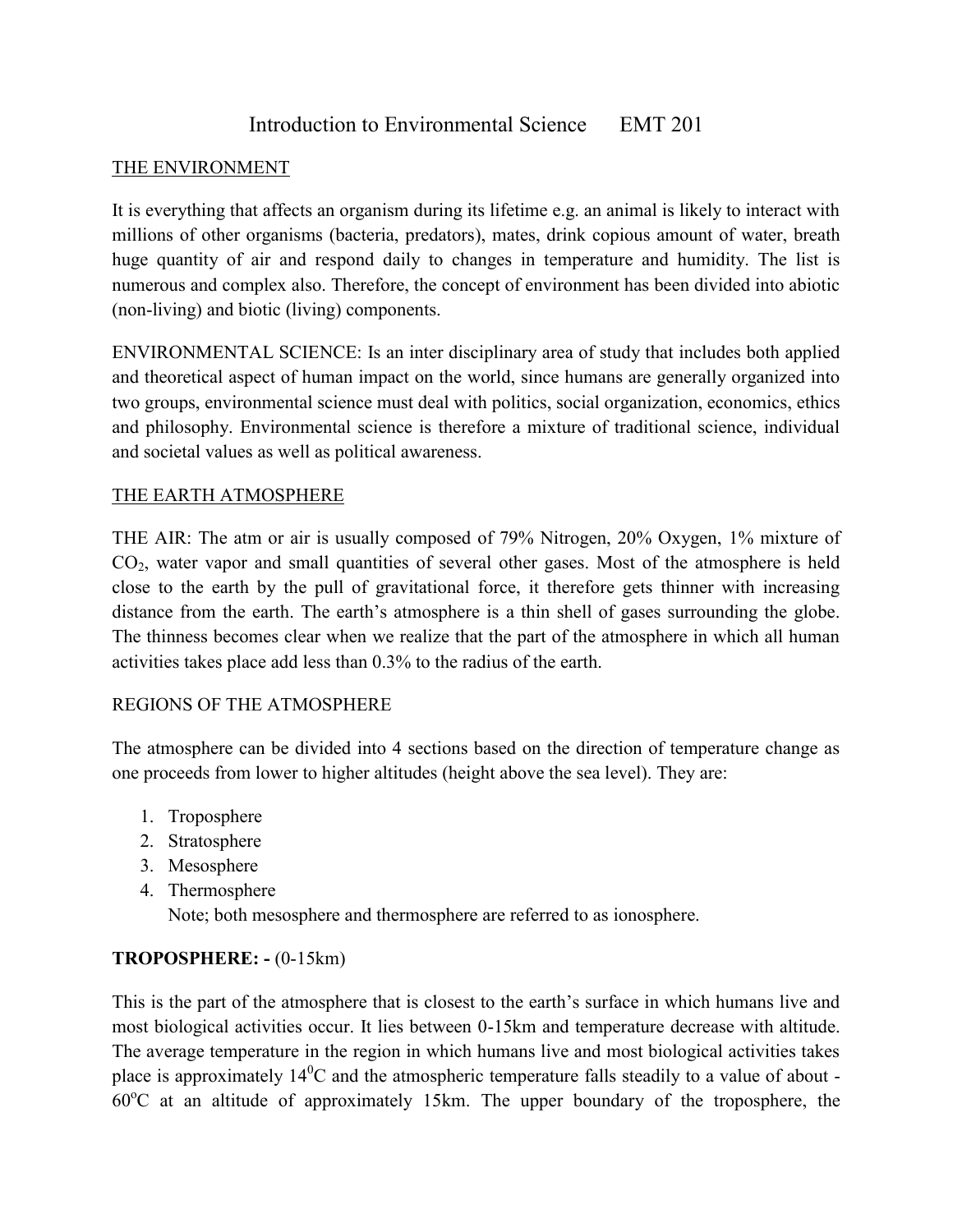troposphere marks the altitude at which the direction of temperature change reverses (temperature inversion).

#### **STRATOSPHERE: -** (15-50km)

This region lies next above the troposphere. Here, increasing altitude brings increasing temperature up to approximately  $-2$ <sup>o</sup>C at 50km, the stratosphere; it marks the end of the stratosphere. This temperature profile is called an inversion. The rising temperature, decreasing density with increasing altitude result in little convective mixing and so the stratosphere is a relatively stable region. The ozone layer is also at this region.

#### **MESOSPHERE: -** (50-85km)

This region begins at the stratosphere and a second reversal in temperature occurs here. The temperature decreases in the mesosphere with increasing altitude to  $-90^{\circ}$ C at 85km, the mesosphere.

#### **THERMOSPHERE: -** (85-500km)

This the region above 85km the temperature increases with altitude to about  $1200^{\circ}$ C at 500km, the region that lies above the stratosphere is also known as the ionosphere.

### **WATER:**

Greatest global supply is marine water about 97% while 3% of the fresh water that humans can access is not available.

Water is one of the essentials that support all forms of plant and animal life. Many people define environmental quality by the quality of water around more than anything else. Unsafe drinking water, turbid lakes and rivers or ponds green with algae are obvious signs of a degraded environment. Water covers 73% of the earth's surface, almost thrice as much as the continent. Apart from these visible forms of  $H_2O$ , it is also an important component of the atmosphere and the terrestrial environment as well. The earths  $H_2O$  as a whole is referred to as the HYDROSPHERE or AQUATIC ENVIRONMENT. The distribution of earths  $H_2O$  is presented below.

Ocean water - 97%, and fresh water - 3%

Freshwater can further be grouped into: polar icecaps and glaciers 79%, ground water 20%, and accessible water 1%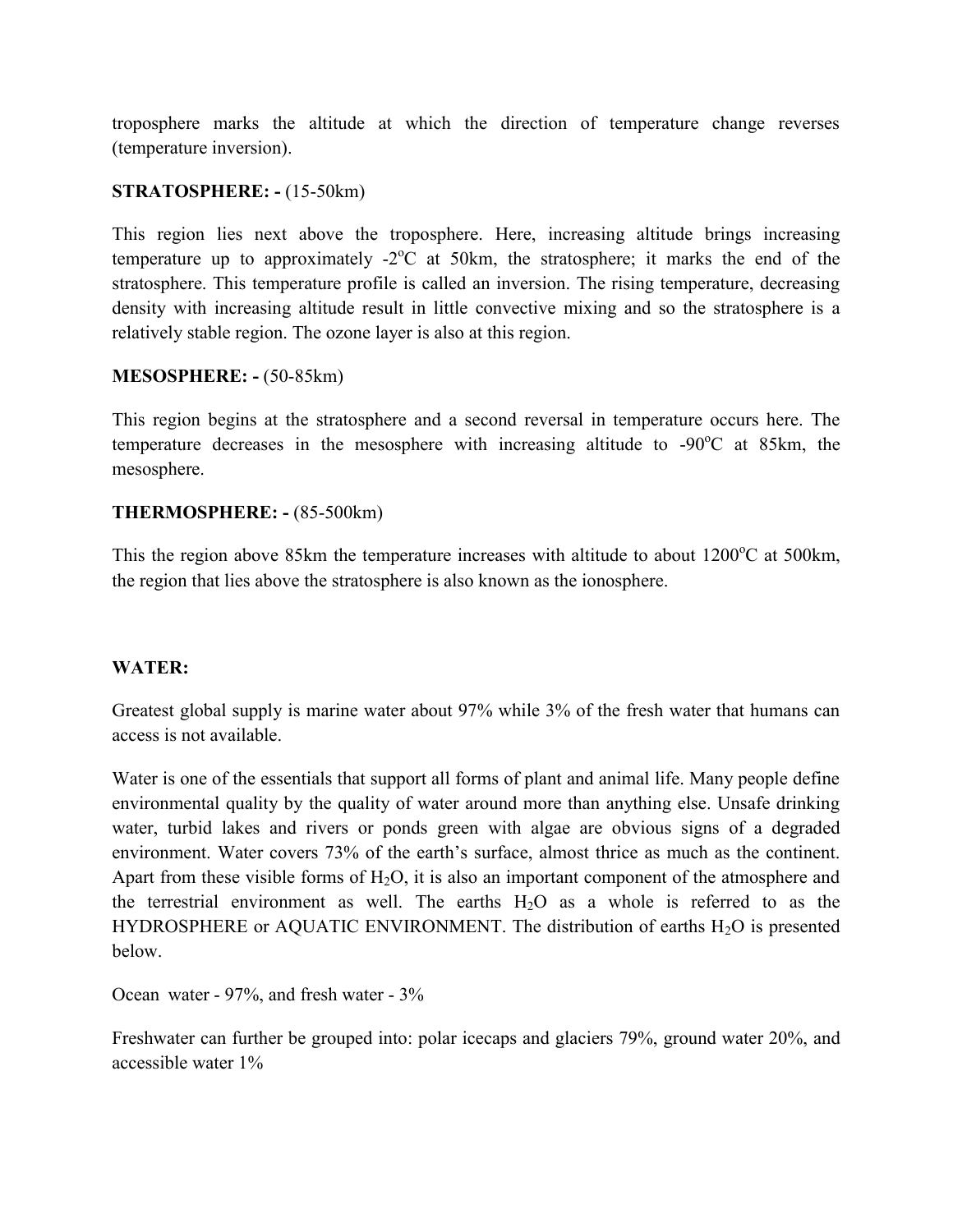The 1% accessible water is classified into lake water 52%, soil moisture 20%, atmospheric water vapour 8%, water in biomass 1% and river water 1%

Taking together therefore, the most visible and most available part represents less than 0.02% of the total  $H_2O$  supply on earth.

All living organism are composed of cells that contain at least  $60\%$  H<sub>2</sub>O. Their metabolic activities take place in  $H_2O$  solutions. Organism can exist only where there is access to adequate supplies of  $H_2O$ . The unique property of water makes it remarkable.  $H_2O$  molecules are polar i.e. one part of the molecule is slightly positive and other is slightly negative. Therefore,  $H_2O$ molecules tend to stick together and they also have a great ability to separate other molecules from each other. Consequently,  $H_2O$  is extremely valuable to humans, societal and industrial activities.

## **THE HYDROLOGICAL CYCLE**

All  $H_2O$  is locked into a constant recycling process called the hydrological cycle. Two important processes involved in the cycle are evaporation and condensation of  $H_2O$ .

Evaporation involves the addition of energy to molecules of a liquid so that it becomes a gas in which molecules are farther apart, condensation is the reverse process in which molecule of a gas gives up energy, gets closer together and become a liquid.

Solar energy provides the energy that causes water to evaporate from the ocean surface, the soil, and bodies of fresh water and from surface of plant.

### **SOIL:**

Processes of mechanical and chemical weathering of rocks are involved in the development of both soil and land. Land is the part of the world not covered by oceans. Soil on the other hand is a thin covering over land consisting of the living organisms, organic material, air and water that together support the growth of plant life. The soil and rocks are together referred to as LAND or the LITHOSPHERE. It is also known as the terrestrial environment. The proportion of the soil component vary with different types of soil but a good agricultural soil is about 45% minerals, 25% air, 25% water and 5% organic matter. This combination provides good drainage, aeration and organic matter. Soil properties include: -

- Soil texture
- Soil structure
- Soil moisture
- Air composition of the soil
- Biotic content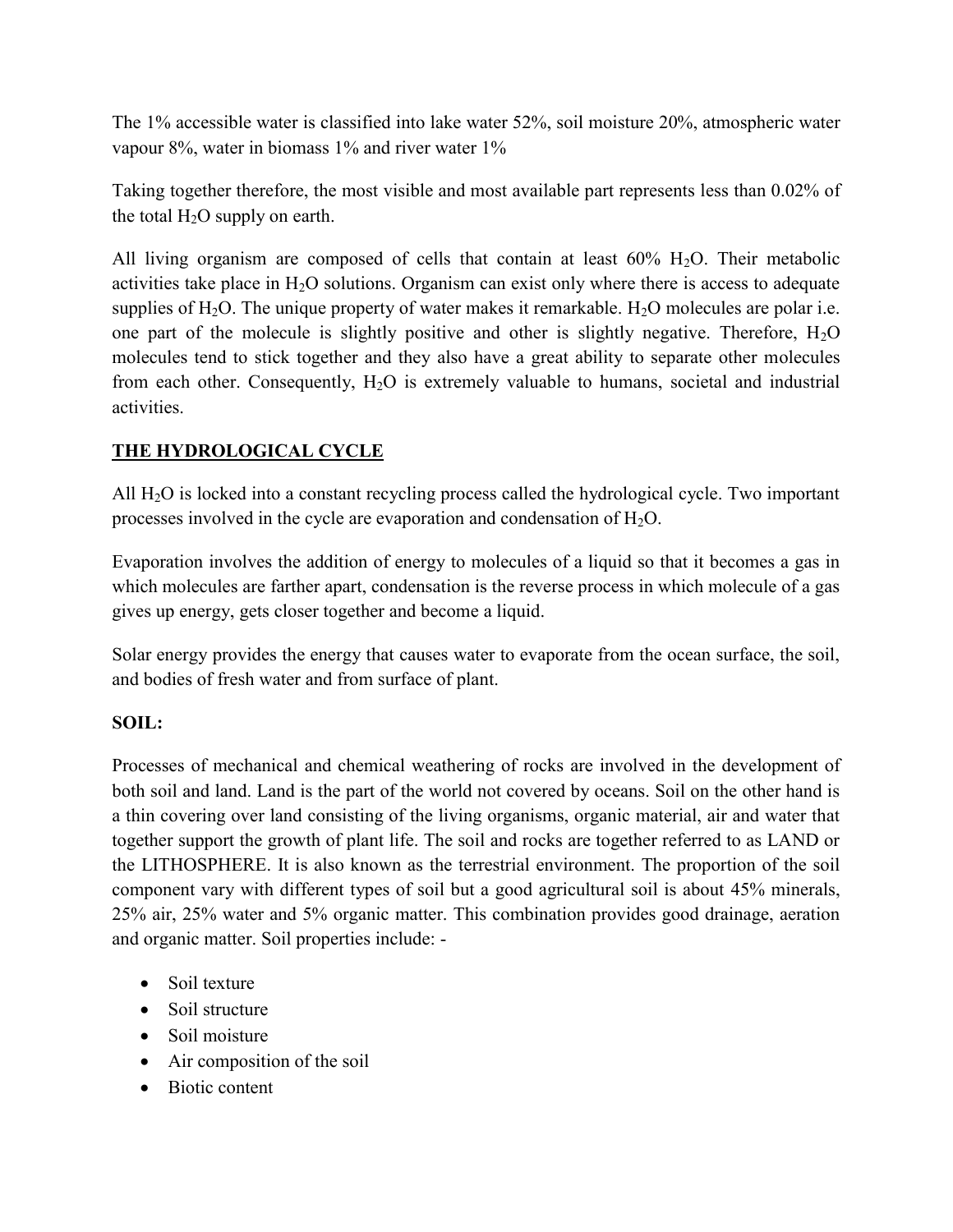• Chemical composition

Soil texture is determined by the size of the mineral particles within the soil. Soil texture refers to the way various soil particles clump together e.g. particles in sandy soils do not attach to one another and therefore have a granular structure. The particles in clay soils tend to stick to one another to form large aggregate. Other soils that have a mixture of particle sizes tend to form smaller aggregates. A good soil is friable, which means that it crumbles easily, the soil structure and its moisture content determine how friable a soil is. Sandy soils are very friable while clay soils are not. A good soil for agricultural use will crumble and has spaces for air and water. The air and H2O content of a soil actually depends on the presence of these spaces. Soil biota abundance and diversity also depends on moisture and air content of the soil.

## **ECOSYSTEMS**

An ecosystem is a functional unit of the environment that includes all organisms and physical features within a given area. An ecosystem therefore consists of both living or biotic and nonliving or abiotic components. The biotic community is made up of producers and consumers which are distinguished by their major function.

Producers, mainly green plants manufacture their food from  $H_2O$  and  $CO_2$  using sunlight as a source of energy. On the other hand, consumers incapable of producing their own food and therefore, consume other organism for energy and nutrition. Based on the food source, consumers can be classified into four:

- 1. Herbivores (plant only)
- 2. Carnivores (animals)
- 3. Omnivores (eat both plant and animal)
- 4. Detritus feeders or decomposers which feed on detritus either freshly dead or partially decomposed remains of plant and animals. They include: bacteria, fungi, termites and maggots.

In feeding upon detritus decomposers acquire energy and nutrients, in addition, they return simpler decomposition products such as their own waste to the soil and air where these materials can again be taken up by green plants and recycled. The physical environment comprises of Abiotic part of the ecosystem. These components include chemical substances which can be subdivided into 2 groups:

- 1. Inorganic component which includes  $H_2O$ ,  $O_2$ ,  $CO_2$  and essential and non-essential minerals.
- 2. Organic component which is mostly produced by organism include carbohydrate, fats, proteins and vitamins.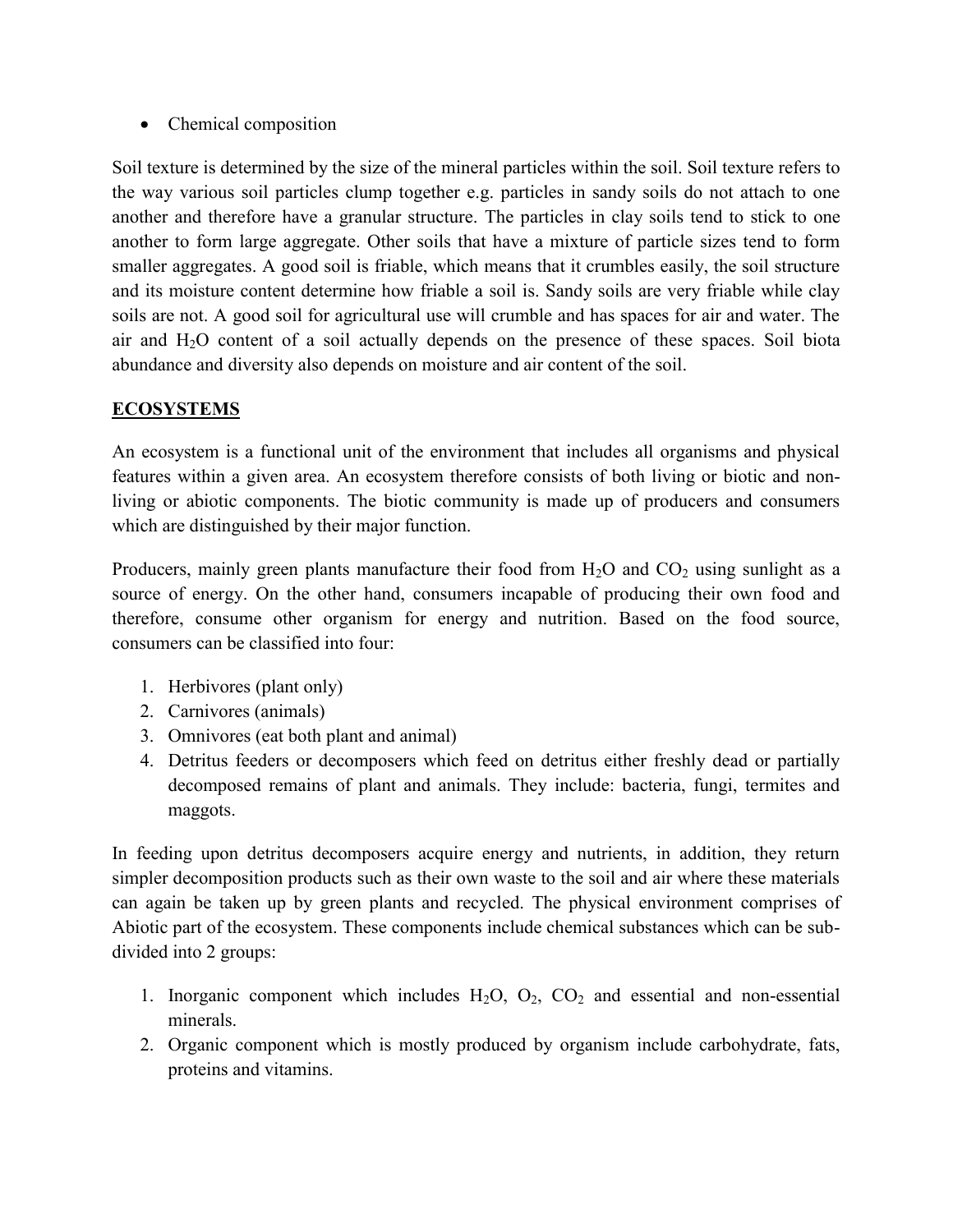Apart from chemicals, abiotic components also include physical factor such as temperature, light, wind, all of which are manifestations of energy. It is common to picture ecosystems as being relatively untouched areas like deserts, forests, mountain etc. But areas that have been greatly changed by human activities also function as ecosystems e.g. a corn farm where the farmer intends to grow only corn; insects, carnivorous birds and decomposers are all part of the system.

An urban area, though highly modified is also an ecosystem with few producers and decomposers apart from pigeons, rats, pets, people are the major consumers in the cities.

## **TYPES OF ECOSYSTEM**

TERRESTRIAL ECOSYSTEM: the terrestrial ecosystem is a place where two most common limiting factors are moisture and temperature, air has a drying influence and all terrestrial organisms face the threat of dehydration. To retard dehydration, animals are covered with hair, scales or feathers and they conserve internal  $H<sub>2</sub>O$  by excreting concentrated urine and relatively dry faeces. Bark protects tree trucks and branches from drying out while leaves are covered with a waxy layer that is relatively impervious to  $H_2O$ . Soil is also vital for proper functioning of terrestrial ecosystems. It contains humus and broken down rock usually in form of sand, silt and clay; apart from being the major source of essential mineral nutrients and  $H_2O$  for plants. Different terrestrial ecosystem includes:

- 1. Tundra with characteristic treeless plains, low growing season temperature and a short growing season (60 days or less). The tundra is one of the least productive biomes in the world. It is also very cold.
- 2. The northern coniferous forest: The climate here is only slightly less severe than that in tundra. Species diversity is low.
- 3. Temperate deciduous forest: The climate in this biome is temperate with distinct summer and winter seasons, all regions are subject to freezing temperature species diversity is higher than that in coniferous forest.
- 4. Temperate grassland: The particular combination of climate, composition of parent sediment, plants make the soil in temperate grasslands exceptionally fertile. The biome is more productive than any other soil in the world.

Other types of terrestrial ecosystems include:

- Deserts
- Temperate rainforests
- Tropical rainforest
- Tropical savannah
- Tropical scrub
- Deciduous forest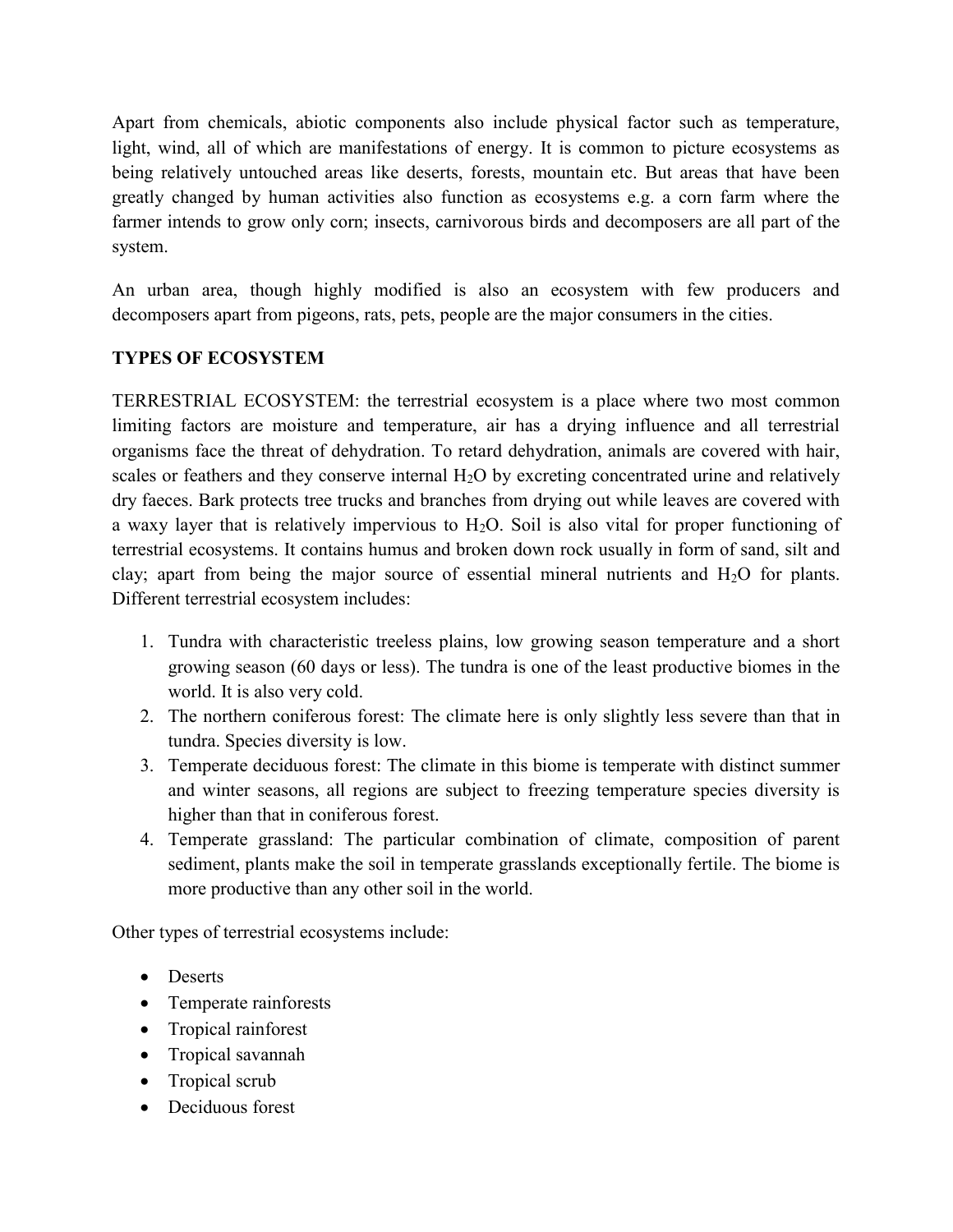ECOTONES: are transition zones that commonly separate two distinct types of ecosystems. An ecotone contains species of both ecosystem and often its own unique species as well. Ecotones therefore exhibit greater diversity of plants and animals than either of the adjacent ecosystems. This tendency towards increased diversity in an ecotone is called the edge effects.

AQUATIC ECOSYSTEM: The limiting factors here are oxygen availability and sunlight penetration. Sunlight is a limiting factor for aquatic plant life because it can penetrate only to a depth of about 30 metres below the  $H_2O$  surface. Photosynthesis is therefore confined to this area which is called the EUPHOTIC ZONE. The depth of this zone may be reduced significantly by suspended a material that prevents sunlight penetration into greater depths. Fresh water ecosystem includes lakes, marshes and swamps, streams and rivers. Marine ecosystems comprises of three zones:

- 1. Intertidal zone
- 2. Neritic zone
- 3. Oceanic zone

The inter-tidal zone includes the shoreline between low and high tides. Land in this zone is alternately exposed to  $H_2O$  and air daily with the tidal cycle. It is rich in organic matter and dissolves oxygen. Life forms are limited to burrowing organisms like crabs, snails, worms etc.

The neritic zone extends from the shoreline to the edge of the continental shelf where  $H_2O$  depth is about 180metres. Sea life is abundant and very diverse throughout the depths of this zone. This zone accounts for only about 10% of the ocean's surface.

Oceanic zone covers the deep  $H_2O$  that stretches beyond the edge of the continental shelf. It is enormous in area but quite unproductive. Raw materials of photosynthesis are not present together in sufficient quantities while there is enough light near the surface, nutrients are limiting in the euphotic zone. Open oceans are therefore biological deserts, their productivity is comparable to terrestrial deserts.

### **HUMAN ACTIVITIES**

Farming was the first profession man ever knew, it came with its own associated impact on the environment. Human activities have made an impact on the environment.

AGRICULTURE: - From these man discovered flint i.e. fire (which causes the inflow of CO,  $CO<sub>2</sub>$  and other gases in the atmosphere), man then advances into using sharp stones for farming.

Human have undertaken quite a number of activities since creation. One of the earliest activities was farming which was referred to as tilling the soil and sowing seeds. This was soon followed by hunting and fishing. The method used for this activities were crude and cumbersome which in our modern day are referred to as uncivilized or primitive method.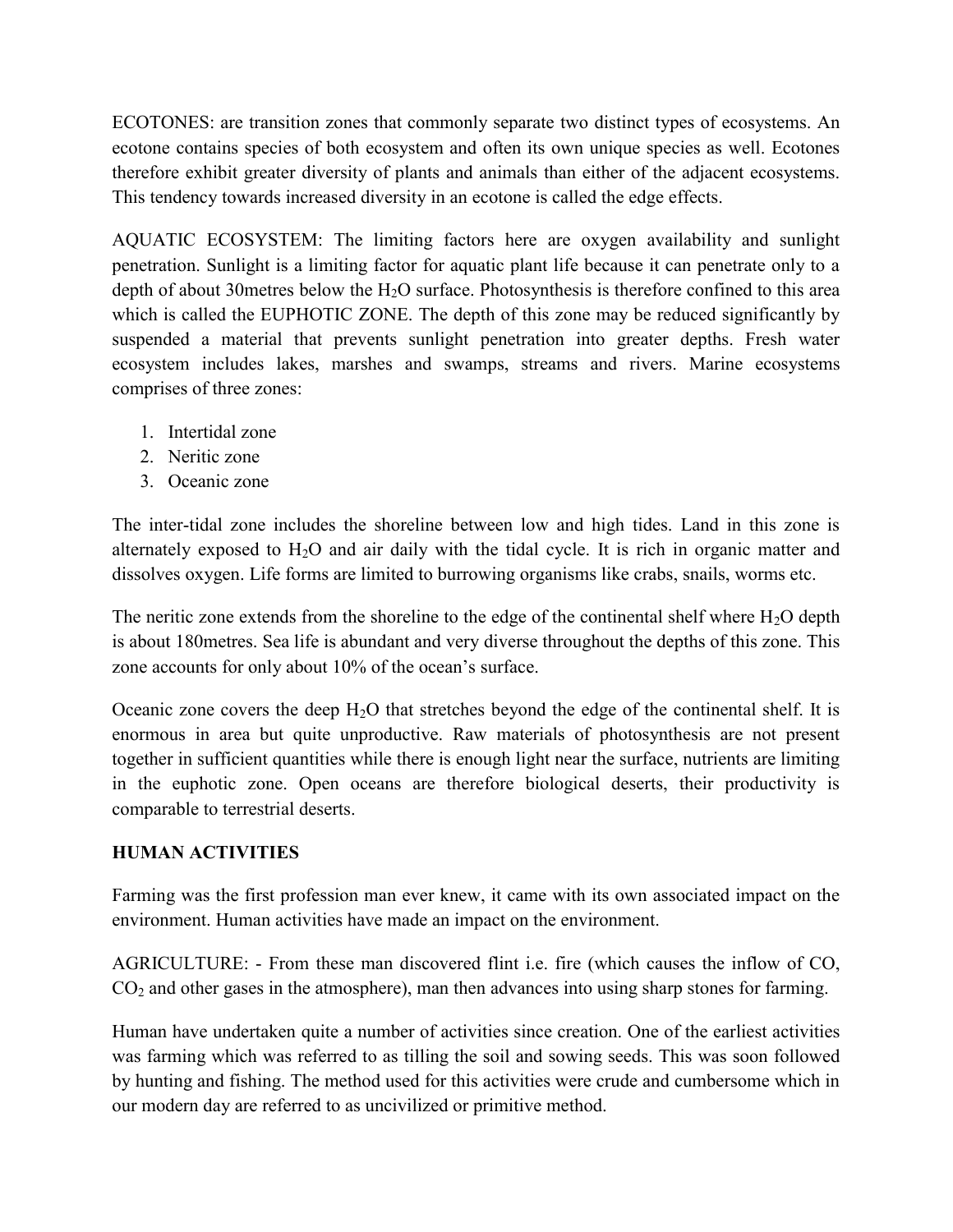There was need for better and efficient technique which results into higher yield and less stress. Generally, these activities placed the earth on the stress of human activities. Further in the development of mankind, certain discoveries were made leading to increased human activities; these include the discovery of flint for making fire, sharp stones for cultivation etc. further exploration of the earth led to the discovery of metals (metal ore) lead to another profession named blacksmithing.

Population increase/explosion of population was also a major factor resulting in increased human activity in the environment.

### EXAMPLE OF HUMAN ACTIVITIES:

- Agriculture
- Exploration and mining
- Transportation
- Communication
- Industrialization/technology

It is very obvious that the earth system has experienced substantial change from creation to the present day as a result of human activities. Many organism/biotic factors have changed in nature in nature own to changes in structure induced as a result of environmental factors brought about as a result of human activities abiotic factors have also experienced significant change over the last period of years ago e.g. deforestation, mining, bush burning etc.

Phenomenon's like desertification also significantly reduce the Plant population and also affect the plant system resulting into loss of habitat.

### **IMPACTS OF HUMN ACTIVITIES**

AQUATIC ENVIRONMENY: Is vast natural resources which according to scientific findings retains the largest population/larger population than the terrestrial environment. Among the resources found in the aquatic environment include fishes, amphibians, coelenterate, sea anemones, water hyacinth, phytoplanktons, algae etc.

Aquatic activities seems to be a balanced one because for every define area there is a definite energy flow system (flood chain pattern). This means that a cycle of event of interaction between the various forms of organisms found within an ecosystem is sustained. E.g. plankton  $\rightarrow$  fishes  $\rightarrow$ shark

Fishing is one major activity that affects the aquatic environment. Aquatic plants and animals naturally undergo their own life cycle resulting into the reproduction of their kinds. Interaction of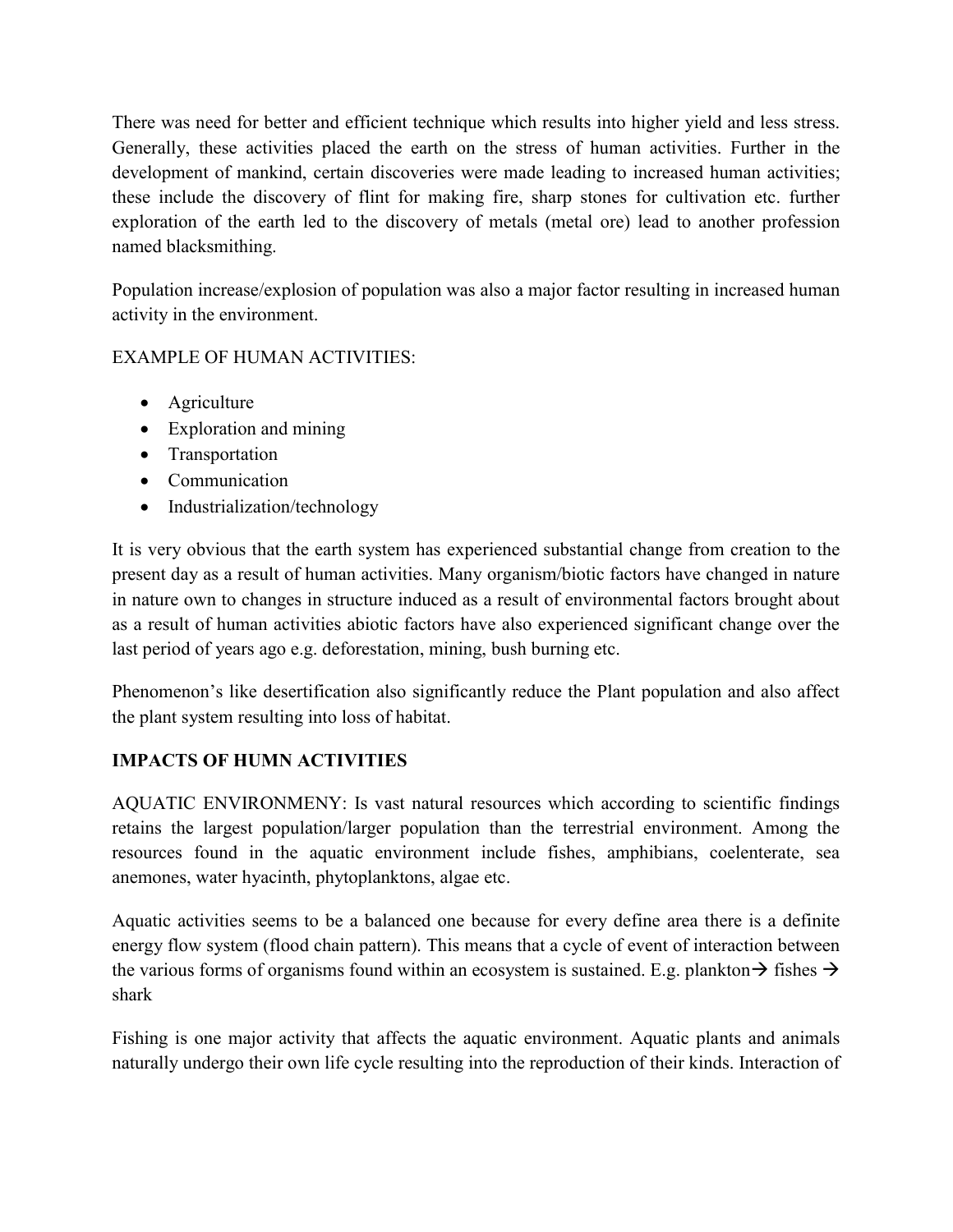the components of the ecosystem will lead into balances in population distribution of the aquatic ecosystem.

Human activities such as fishing have been noted to have removed quite a large number of fishes from the aquatic environment, consequently leading to various degrees of imbalances in the ecosystem communities. Impacts such as these have led to loss of resources that are harvested from the aquatic environment. Excessive removal of marine resources/aquatic will also lead to loss of economy because the rate at which these resources are being removed is not the same as the rate which these resources are been re-introduced into the aquatic environment.

Indirect human activities such as the release of waste water or effluent, as a result of industrial activities into the aquatic environment may also place some degree of stress on the ecosystem adjoining the receiving point.

There are different categories of industrial waste: we have ORGANIC and IN-ORGANIC wastes.

### **HUMAN IMPACT ON TERRESTRIAL ENVIRONMENT**

Is the most noticeable, before the advent of sedentary agriculture human have cultivated the soil in a very un-coordinated manner such that they have made remarkable changes to both the forest system and the land on which they have plied their trade i.e. practiced agriculture.

There were changes in habitat of many organisms found resident in the areas where farming was carried out.

# **VEGETATION**

The impact of humans on the vegetation of the earth is very important because vegetation is a source of food for the world. However, vegetation is also very important as building material, in manufacturing industries, as fuel and as medicine. It was not until humans began widespread harvesting of these vegetations that the earth began to show a negative impact from this change.

The most obvious way that humans impact vegetation is by burning it both intentionally and accidentally. While fires do occur naturally, this generated by humans can harm the environment by causing dangers to animals, properties and themselves. Long time effects of fire are:

- Clearance of vegetation
- Soil erosion
- Flooding
- Wind erosion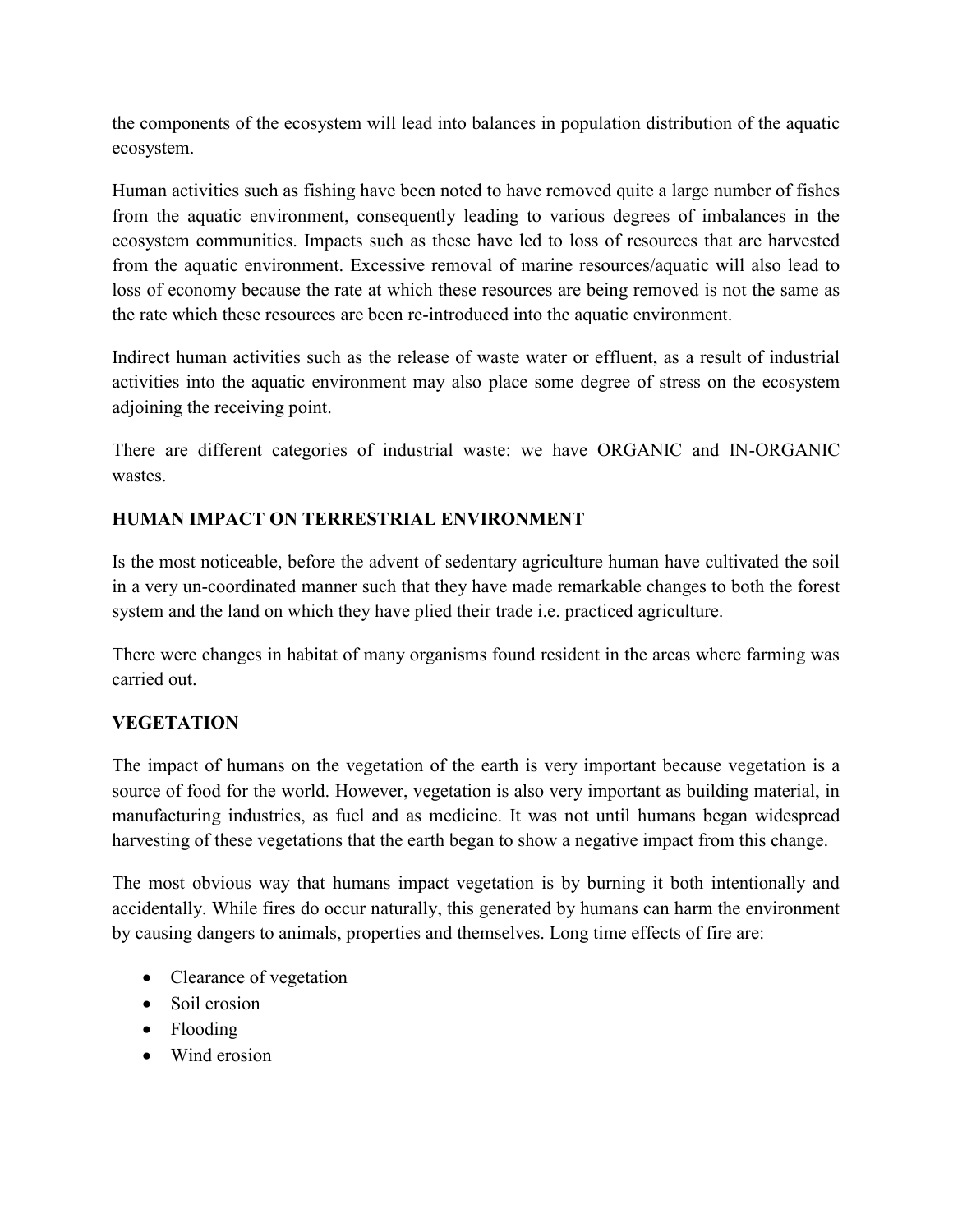Small fires may cause just limited damages but repeated/natural burning of areas can cause the vegetation to lose its ability to regenerate itself.

The most publicized way of destroying the world's vegetation is through deforestation. Humans have been cutting down forest for many years and for several reasons. The most alarming rate of destruction is occurring in the Tropical Rainforest  $(2<sup>nd</sup>$  largest central Africa republic rainforest) where acres are removed every second. At this rate, the inevitable loss of rainforest and its ecosystem will distort nutrient cycle especially the oxygen and CO2 cycle. Loss in rainforest will also cause erosion, flooding and ultimately loss in biodiversity.

Another way through which humans destroy the vegetation is Desertification: is the spread of desert-like condition in a semi arid region and can be caused by deforestation, bad land management, poor farming technique and global climate change.

Developed countries located in Gobi desert in Sudan, Kalahari Desert and the Sahara desert are particularly subject to this problem, up to 60% of the area affected.

Regions fall prey to desertification when resident change from tradition, subsistence farming methods to crops that can be sold quickly for money (cash crops). Experts hope that through irrigation and re-vegetation, desertification can be made a reversible process.

### **SOIL**

Soil is unique in that it depends on plants and vegetation for its existence. Yet plants depend on soil for their support, air, water and nutrients. Soils are variable in nature and there are many factors that can affect the soil chemistry make-up thereby altering the plant species it can support.

SALINIZATION AND LATERALIZATION are 2 major ways in which humans change the chemical content of the soil. Salinization is the accumulation of salt near the surface of the earth, due to evaporation, causing restricted plant growth and soil erosion. It is caused by irrigation and abstraction of H2O from the ground; this is particularly evident in the coastal regions.

Lateralization which also changes the chemical content of soil is the enrichment of soil by Al and Fe oxide. The extent to which lateralization degrades the land is not known but it can be harmful to countries with increasing population that relies heavily on land.

Humans can also cause a change in soil structure. It is important to understand the soil structure because it affects the ability of soil to retain water and soil ability to let H2O flow through it, the soil strength, the degree to which plants can penetrate the soil and the soils resistance to erosion. Soil compaction is severe in developed countries where vehicle are common. The compaction of soil retard plant growth and encourages erosion, unfortunately it is a hard process/problem to reverse because it takes years for soil to regain its original structure.